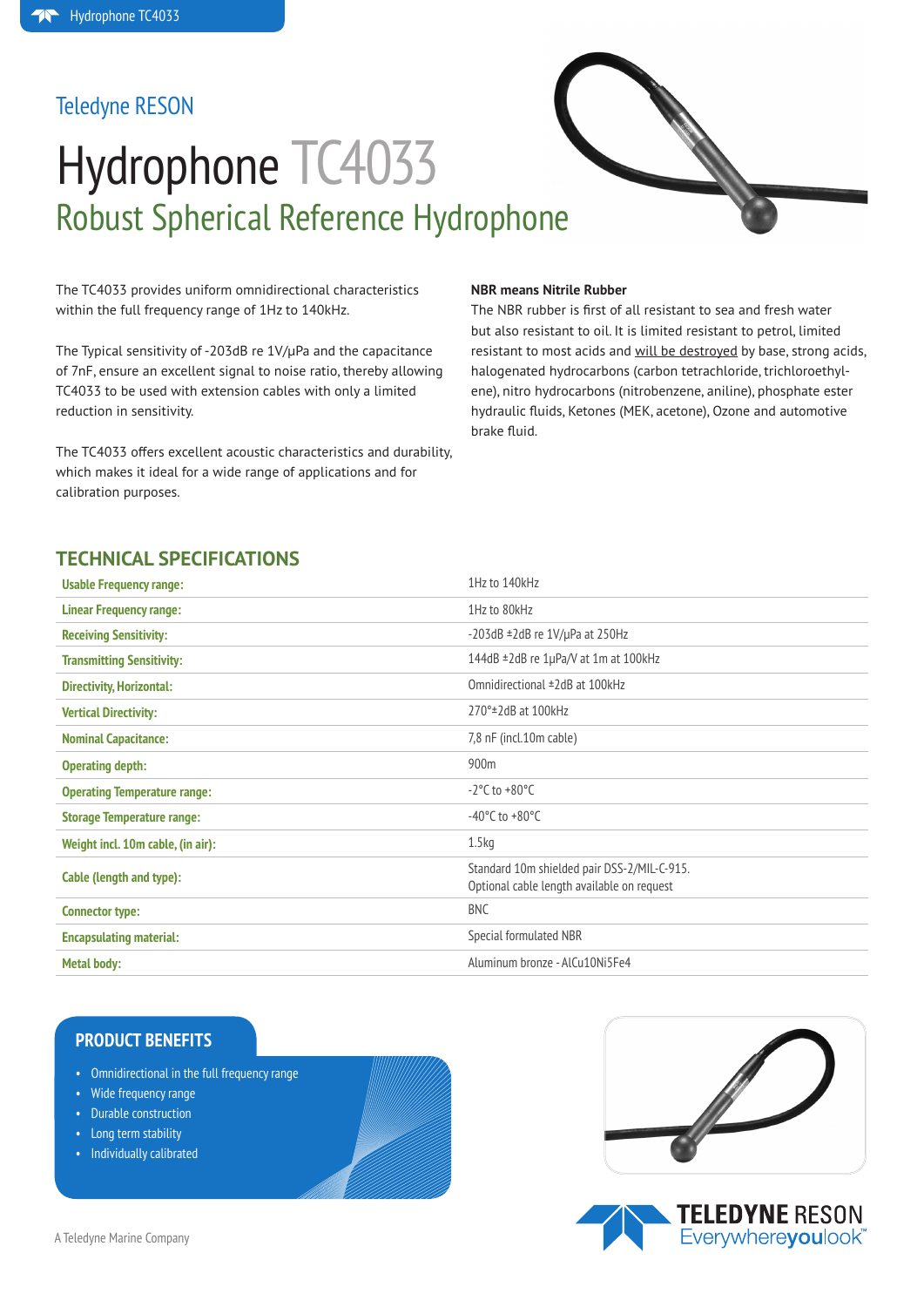## Hydrophone TC4033 Robust Spherical Reference Hydrophone

Receiving Sensitivity [dB re 1V/µPa @ 1m]

Documentation:

Individually calibration curves: Sensitivity at ref.: frequencies: Receiving sensitivity: Impedance: 250 kHz **At 5 kHz to 200 kHz 5 kHz to 200 kHz** 

Horizontal directivity pattern  $-150^\circ$  $-120$  $-60^\circ$  $-30^\circ$  $0^{\circ}$  $30^\circ$  $60^\circ$  $90^\circ$  $120^\circ$  $150^\circ$ 0 dB -3 dB  $10M$ .<br>20 dB  $\overline{AB}$ 40 dE 100kHz

Horizontal directivity:  $V$ ertical directivity:  $V$ ertical directivity:  $V$  Transmitting sensitivity:  $V$  At 100 kHz  $V$  5 kHz to 200 kHz  $5$  kHz to 200 kHz

> $-185$  $-180$

![](_page_1_Figure_11.jpeg)

![](_page_1_Picture_12.jpeg)

Resistand Reactance Impedance